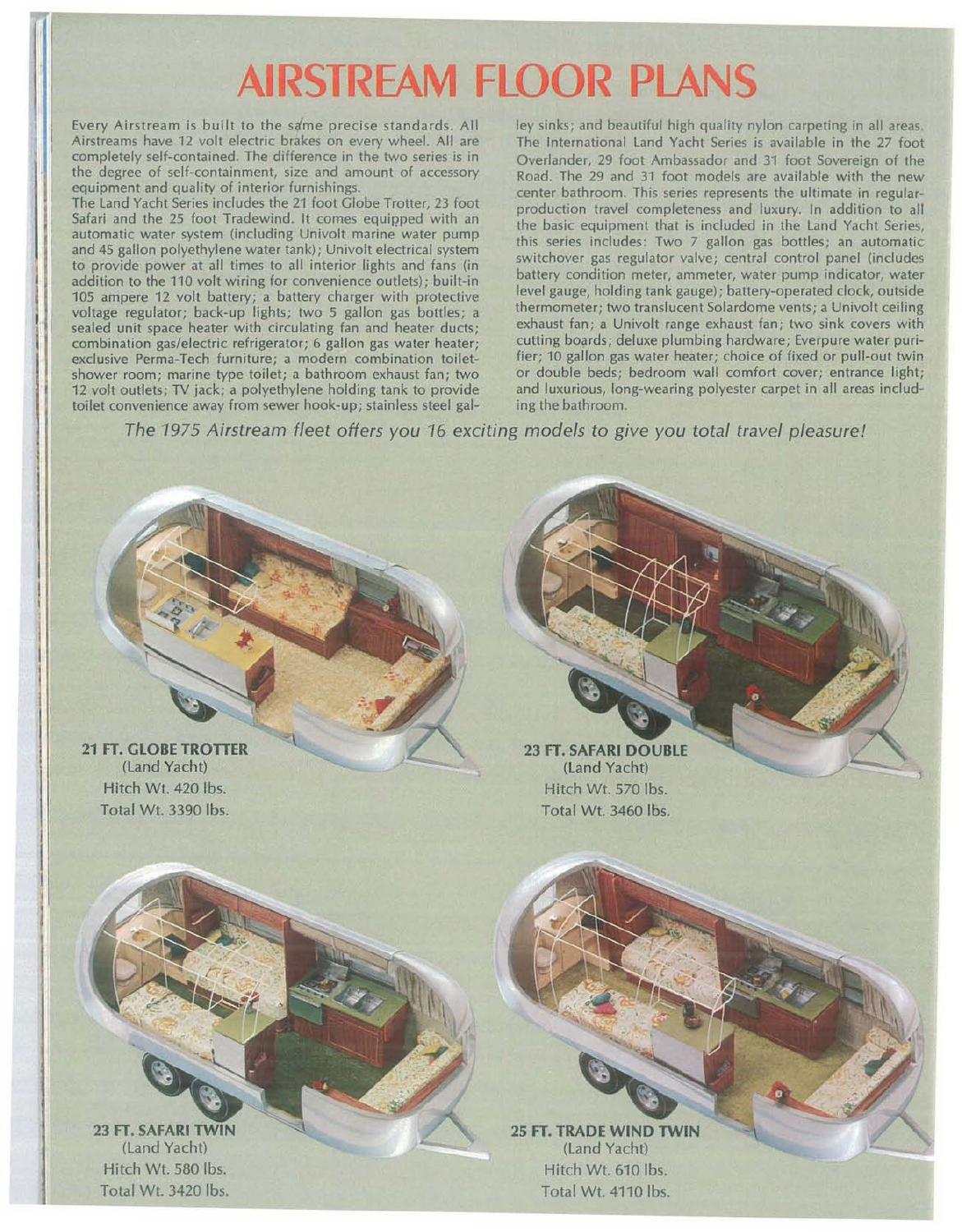

**25 FT. TRADE WIND DOUBLE** (land Yacht) Hitch Wt. 630 Ibs. Total Wt. 4190 Ibs.

**27 FT. OVERLANDER TWIN REAR BATH** (International land Yacht) Hitch Wt. 515 lbs. Total Wt. 4575 Ibs.

**27 FT. OVERLANDER DOUBLE REAR BATH** (International land Yacht) Hitch Wt. 500 Ibs. Total Wt. 4600 Ibs.

n.

**27 FT. OVERLANDER DOUBLE CENTER BATH** (International land Yacht) Hitch Wt. 550 Ibs. Total Wt. 4575 Ibs.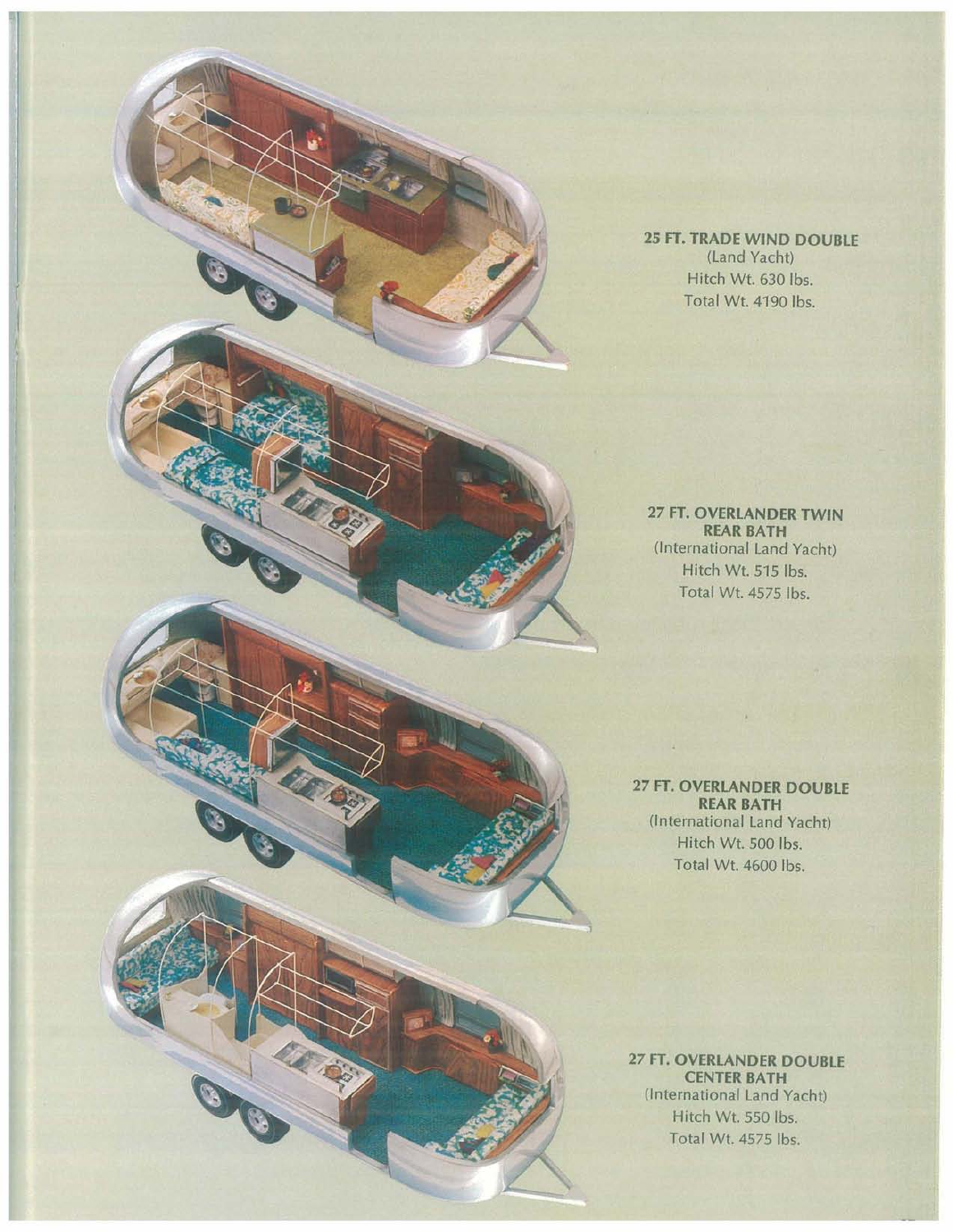#### **29 FT. AMBASSADOR TWIN REAR BATH** (International Land Yacht) Hitch Wt. 515 Ibs. Total Wt. 4855 Ibs.

# **29 FT. AMBASSADOR DOUBLE REAR BATH** (International Land Yacht) Hitch Wt. 485 Ibs. Total Wt. 4850 Ibs.

**29 FT. AMBASSADOR TWIN CENTER BATH** (International Land Yacht) Hitch Wt. 650 Ibs. Total Wt 4795 Ibs.

**29 FT. AMBASSADOR DOUBLE CENTER BATH** (International Land Yacht) Hitch Wt. 635 Ibs.

Total Wt. 4765 Ibs.